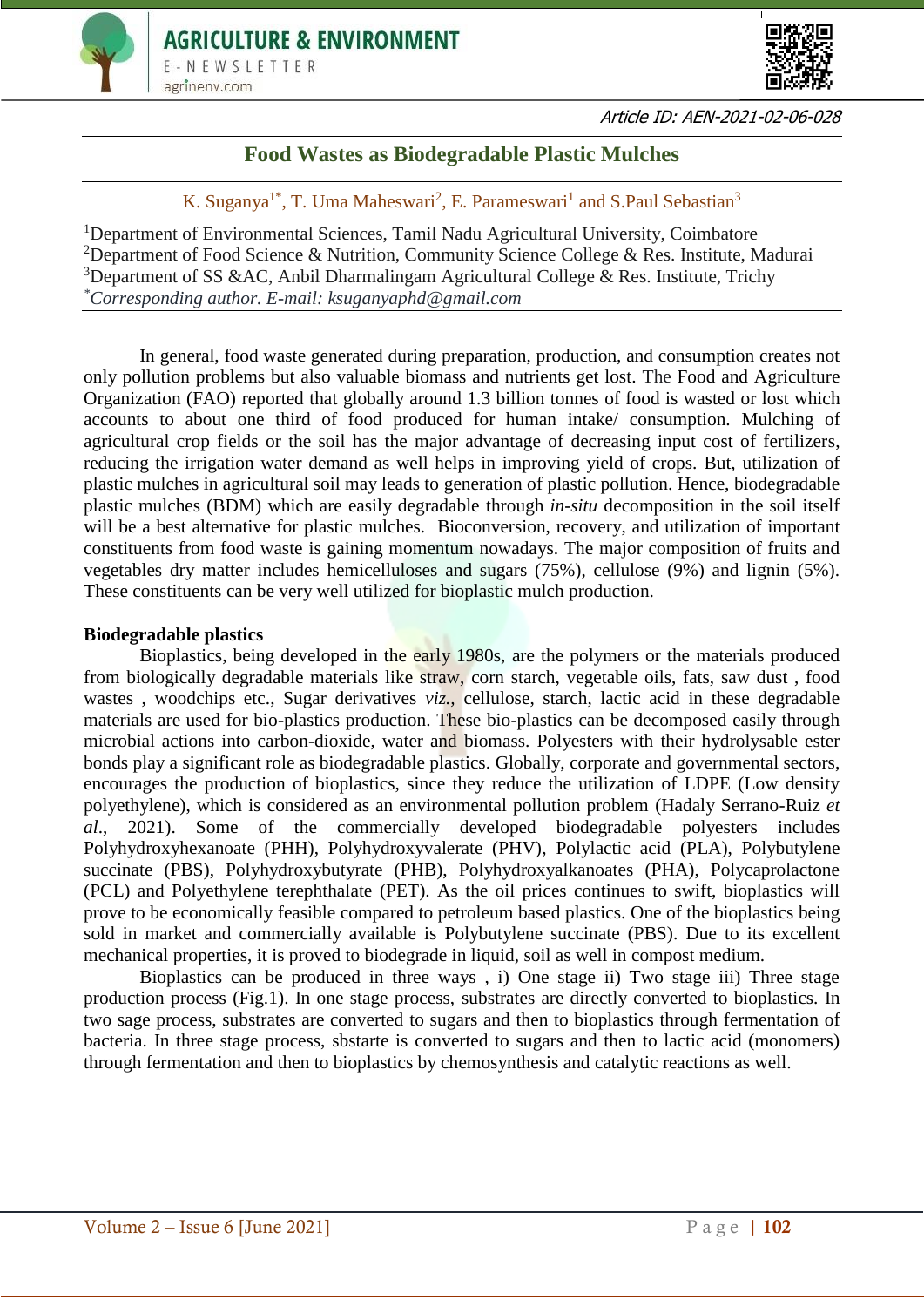



#### 1-Stage Biopolyester production



#### 2 - Stage Biopolyester production

 $CO_2 + H_2O \xrightarrow{\text{Plants}}$  Sugars, Plant Oils  $\xrightarrow{\text{Bacteria}}$  Biopolyesters

### 3 - Stage polylactides production

 $CO_2 + H_2O \xrightarrow{\text{Plants}}$  Sugars  $\overrightarrow{\text{fermentation}}$  Lactic acid  $\overrightarrow{\text{catalyst}}$  Polylactide

**Fig 1. Production process of biodegradable plastics**

#### **Biodegradable plastic mulches**

"Plastic" is the word derived from Greek language "plastikos" which represents "ability to mold into different shapes". These are the human made long-chain polymers. Commonly used materials for making plastics includes extractants from coal, oil and natural gas. Plasticulture is the defined as the technology wherein plastics are used in the agricultural sector. Biodegradable plastics mulches are prepared from plant based starch materials using conventional plastics processing technology. Usually, starch will be blended with polymer materials to avoid the brittleness properties of starch. Polyhydroxyalkanoate (PHA) and Polylactic acid (PLA) are the two commonly used polymers for bioplastic mulch production. PLA is more flexible and can be made from plant based starch, which will be converted into lactic acid by fermentation process. Because of its nature of turning easily out into filaments, it can be used for various medical and biological applications. PHAs are considered to be as "*green polymers"* since, their primary source is microorganisms and plants, and also they are produced in one-stage process during bacterial fermentation of sugars. These PHAs serve as source of both carbon an energy, when they are obtained from microorganisms. The fact about PHAs is that the products made out of it will be more brittle, since they are made from microbial process, and needs blending with PLA. These BDM does not require any disposal mechanisms because, as their life time completes, they will be incorporated into the soil and the soil microbes will convert them into  $CO<sub>2</sub>$ , H<sub>2</sub>O and biomass.

Some of the commercially available bio-mulch film includes 50-μm-thick film *Mater-bi* made of PCL with starch blend supplied by Deltalene, Novara, Italy; 60-μm-thick film *Ecoflex* made using aromatic and aliphatic polyesters marketed by BASF, MI, USA; and 36-μm-thick film *Actimais* made using PE with oxiant additives spplied by SMS Trioplast, Pouance, France.

#### **Advantages of BDM**

- BDMs should have similar properties of LDPE.
- Avoiding plastics waste generation
- Save time and cost in plastic fragments (waste) collection in crop field
- Reduce the usage of agrochemicals in farming

#### **Bioconversion of food waste into bioplastics**

Major constituents from various food wastes generated during preparation, production and consumption may be utilized for bioplastics production (Table 1).PHA one of the best performing bio-plastics can be produced by using food waste as a substrate (Cecilia Cecchini, 2017). Saccharides (arabinose, xylose lactose, maltose, and glucose, fructose), together with n-alcohols (ethanol, methanol, glycerol and octanol), n-alkanes (octane and hexane), n-alkanoic acids (oleic acid, propionic acid, acetic acid, lauric acid, valeric acid and butyric acids), gases (methane and carbon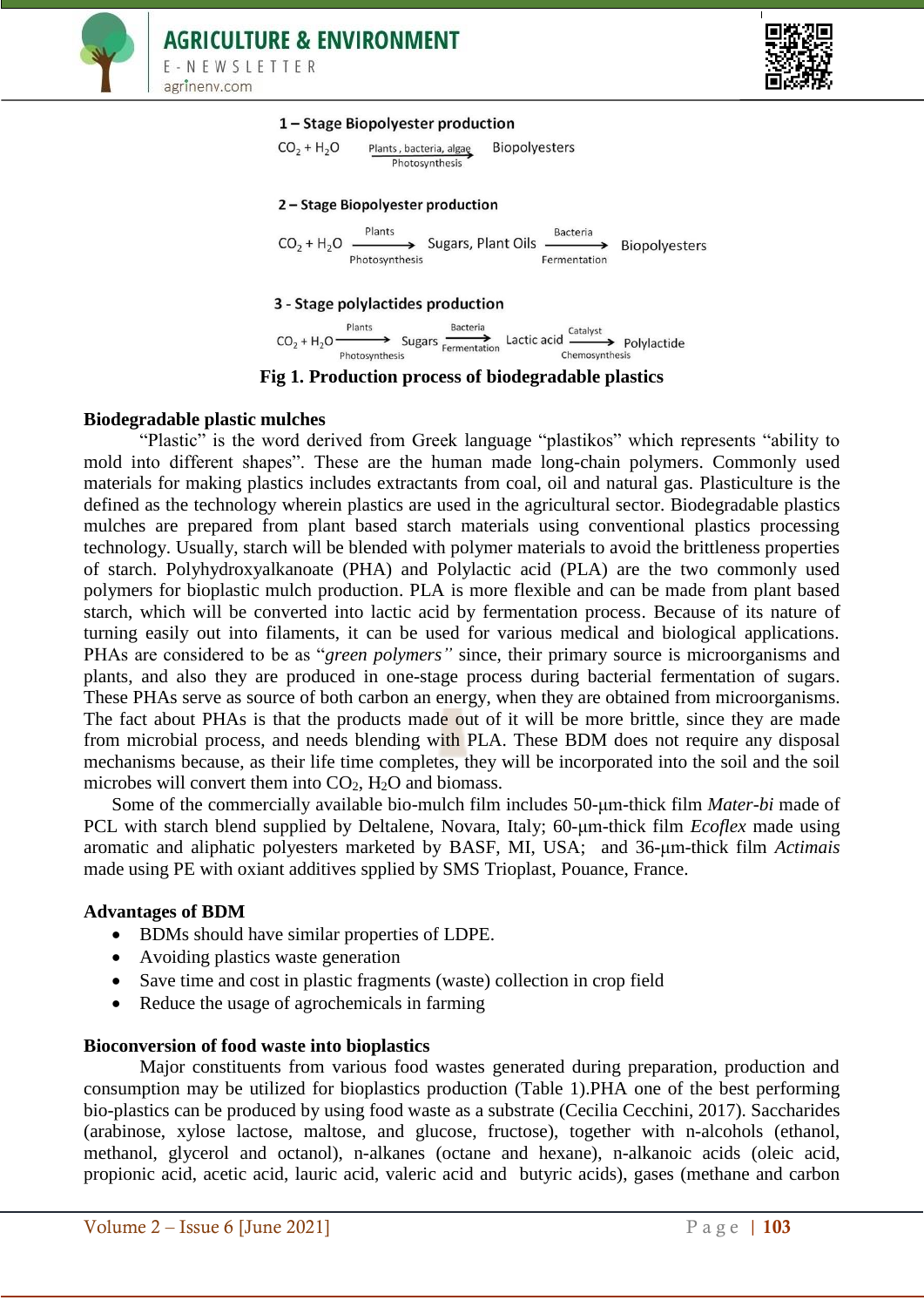



dioxide), and acids (succinic acid and fatty acid) are considered as key carbon sources for PHA biosynthesis. Some of the bacterial strains used for commercial production of PHA includes *Pseudomonas oleovorans, Cupriavidus necator*, *Bacillus megaterium*, and *Alcaligenes latus*.

| <b>PRODUCE II OIII TOOU WHOUT</b> |                   |                                                                       |
|-----------------------------------|-------------------|-----------------------------------------------------------------------|
| S.No                              | <b>Food Waste</b> | <b>Bioplastics production</b>                                         |
|                                   | Pineapple peel    | Main constituent in pineapple peel is cellulose which undergoes       |
|                                   |                   | etherification process for bioplastics production                     |
| $\overline{2}$                    | Banana peel       | Banana peel contains cellulose, starch, pectin, and other polymers.   |
|                                   |                   | Bioplastics are obtained from the peel through the acetylation        |
|                                   |                   | process.                                                              |
| 3                                 | Jackfruit seed    | Seeds contain more amount of starch. The bioplastic making was a      |
|                                   |                   | combination of starch, chitosan, and sorbitol as a plasticizer.       |
| $\overline{4}$                    | Cassava peel      | Cassava peel is rich in starch and mixed with chitosan to produce     |
|                                   |                   | bioplastic with good tensile stragnth                                 |
| 5                                 | Sludge from food  | Polyhydroxy butyrate (PHB) is produced from sludge with the help      |
|                                   | industry          | of microorganisms viz., Pseudomonas, Alcaligenes, Staphylococcus,     |
|                                   |                   | Rhodococcus, Bacillus                                                 |
| 6                                 | Chicken feather   | Keratin content is rich in feathers. Bioplastics with good mechanical |
|                                   |                   | properties is produced by mixing extracted keratin solution with      |
|                                   |                   | glycerol                                                              |
| 7                                 | Avacado seed      | Seeds of avocado are rich in starch. Bioplastics is produced by       |
|                                   |                   | mixing the seed starch with glycerol and chitosan                     |

### **Table 1. Procduction of bio-plastics from food waste**

(Ramadhan and Handayani, 2020)



#### **Conclusion**

Farming community (large scale, medium and marginal farmers) are practiced to use plastic mulch for controlling weeds and thereby increasing the crop yield also these mulches are economic viable too. To cope up with the increase of plastic pollution, biodegradable plastics become the promising options to reduce the pollution load as well increasing the crop yield. Disposal of mulch film produced with biodegradable materials *viz*., PLA, PHA,PHB and other starch based films is highly feasible. Hence, production of biodegradable mulchs with food waste will be promising option for reducing the plastic waste generation and pollution, managing food waste, and increasing crop yield through BDMs.